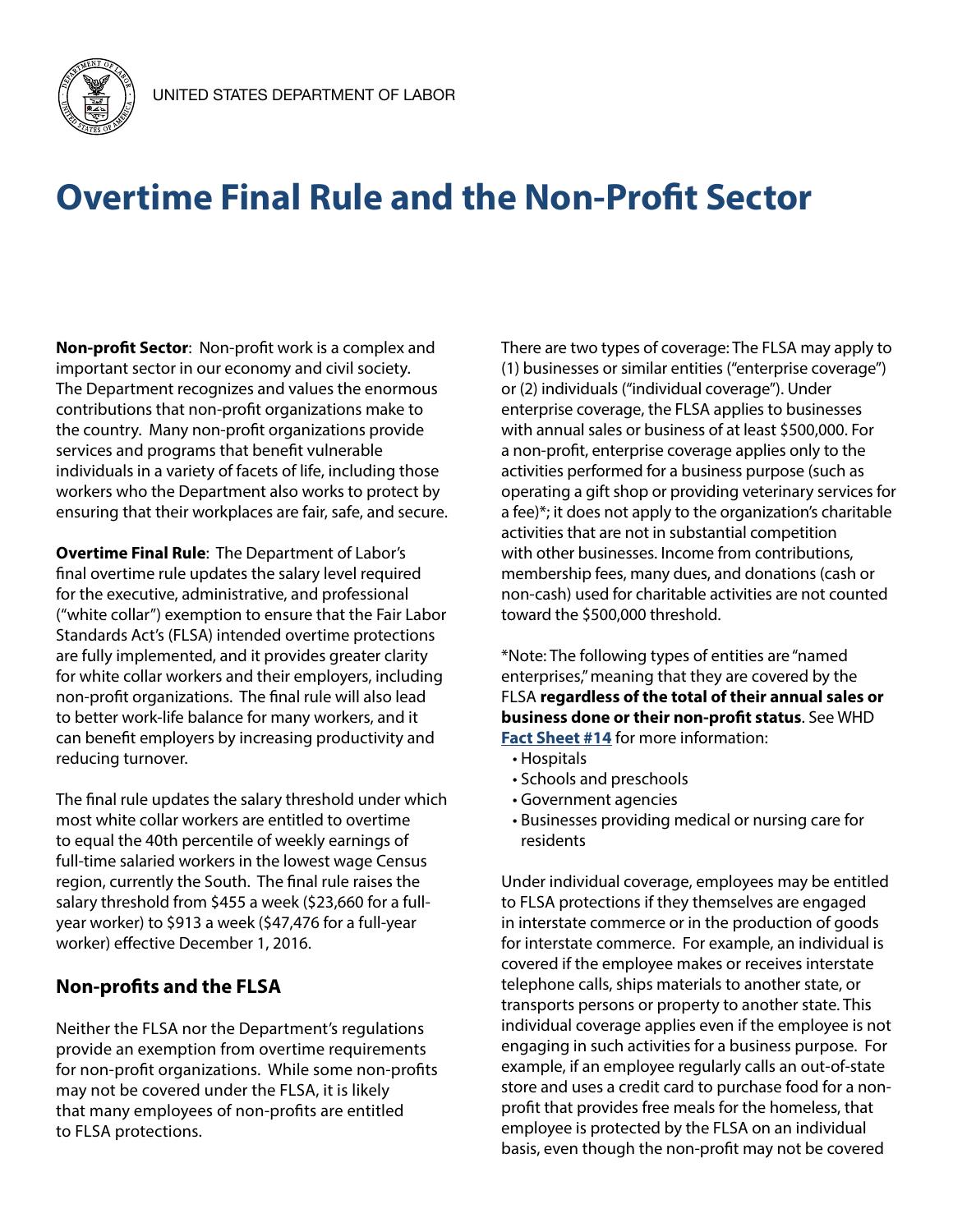as an enterprise. The Department, however, will not assert that an employee who on isolated occasions spends an insubstantial amount of time performing such work is individually covered by the FLSA.

In addition, unlike for-profit employers, non-profit organizations may use volunteer services under certain circumstances. Individuals may volunteer time to religious, charitable, civic, humanitarian, or similar non-profit organizations as a public service and not be covered by the FLSA. They may not, however, volunteer time to their own non-profit employer performing the same type of work for which they are employed.

## **Impact Is Limited by Other Rules and Exemptions**:

Many employees of non-profit organizations will not be affected by the final rule:

- *Hourly workers*: The new threshold has no impact on the pay of workers paid hourly. Generally, hourly workers are entitled to overtime regardless of how much they make if they work more than 40 hours. Nothing in the new rule changes that.
- *Workers with regular workweeks of 40 or fewer hours*: To the extent that many salaried white collar employees at non-profits have office jobs where they work no more than 40 hours, the changes to the overtime rules will have no effect on their pay.
- *Workers who fail the duties test*: Salaried workers who do not primarily perform executive, administrative, or professional duties are not eligible for the white collar overtime exemption and therefore are not affected by the final rule. Those employees already should be getting paid overtime for any hours they work over 40 in one week.
- *Highly compensated workers*: White collar workers who fail the standard duties test but are "highly compensated"—earn more than \$134,004 in a year—are almost all ineligible for overtime under the highly compensated employee exemption, which has a minimal duties test. This exemption will cover many high level managers at non-profit organizations. (See more information on HCE duties in WHD **[Fact Sheet #17H](https://www.dol.gov/whd/overtime/fs17h_highly_comp.pdf)**.)
- *Workers (at non-profits that don't meet the enterprise coverage threshold) who don't engage in interstate*

*commerce*: As discussed above, employees of non-profits that perform only charitable activities or that make less than \$500,000 a year from business-purpose revenues are only entitled to overtime if they engage in interstate commerce themselves in the course of their job duties.

## **Non-profit Employers Have Discretion to Choose Between Several Options**

Many options are available to employers for complying with the new salary threshold, and the Department does not dictate which options employers must use. Carefully considering these options will be especially important to non-profit organizations for which some or a significant amount of funding comes from government or private grants of set amounts. The Department is working to inform government and private funders of the Overtime Final Rule to encourage consideration of the changes effected by the rule and potential impact on non-profit grantees. These options include:

- *Raise salaries*: For workers whose salaries are close to the new threshold and who meet the duties test, employers may choose to raise these workers' salaries to meet the new threshold and maintain their exempt status.
- *Pay overtime above a salary*: Employers also can continue to pay newly overtime-eligible employees a salary and pay overtime for hours in excess of 40 per week. The law does **not** require that newly overtimeeligible workers be converted to hourly pay status. This approach works for employees who usually work 40 hours or fewer, but have seasonal or occasional spikes that require overtime for which employers can plan and budget the extra pay during those periods.
	- o For an employee who works a fixed schedule that rarely varies, the employer may simply keep a record of the schedule and indicate the number of hours the worker actually worked only when the worker varies from the schedule.
	- o For an employee with a flexible schedule, an employer does not need to require an employee to sign in each time she starts and stops work. The employer must keep an accurate record of the